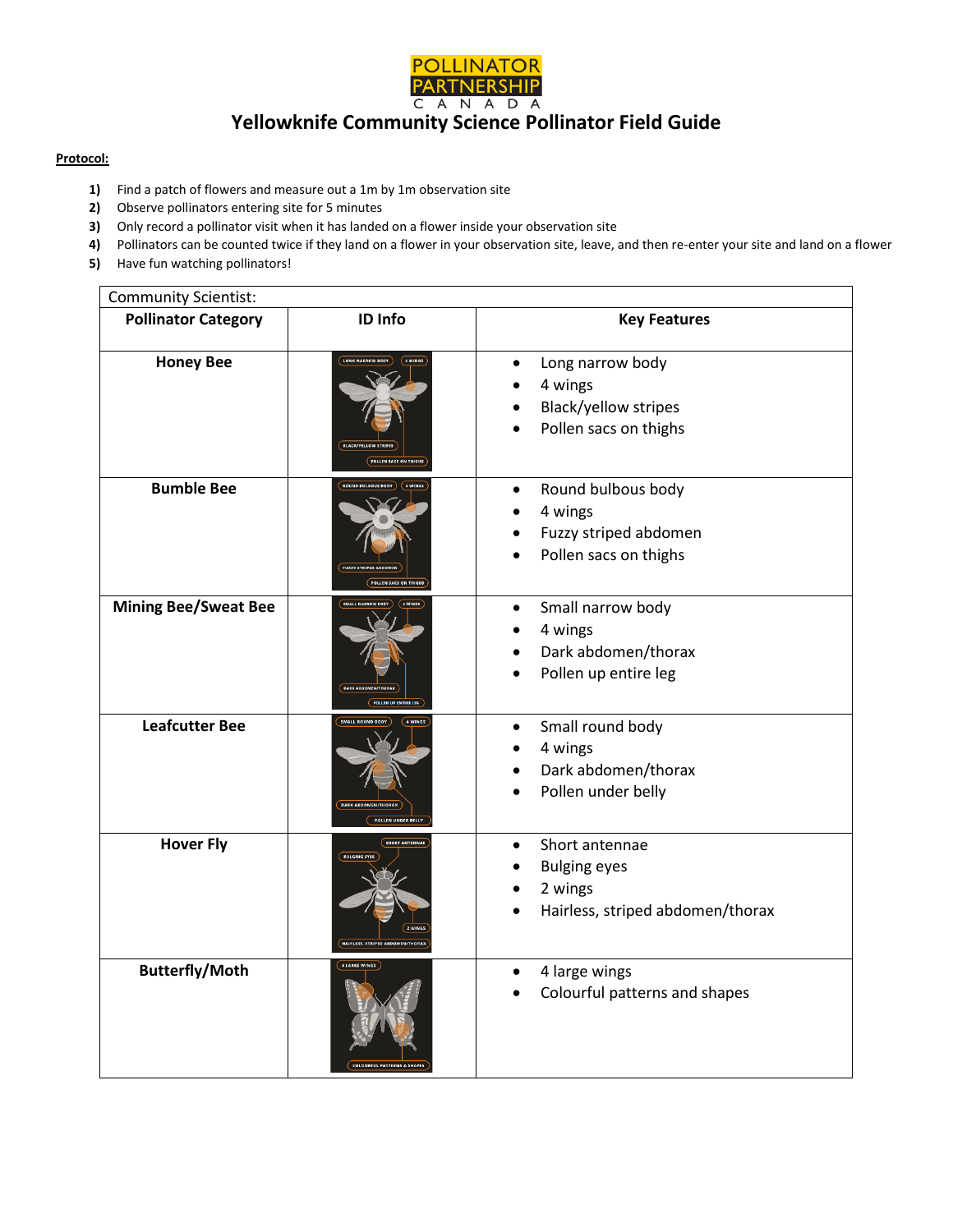

# **Bumble Bees Found in Yellowknife**

| <b>Pollinator</b>                                      | <b>Photo ID</b>                                             | <b>Key Features</b>                                                |
|--------------------------------------------------------|-------------------------------------------------------------|--------------------------------------------------------------------|
| <b>Confusing Bumble Bee</b><br><b>Bombus perplexus</b> | (c) Denis Doucet - some rights reserved (CC<br>BY-NC)       | Queen: 18-20 mm<br>$\bullet$<br>Worker: 11-14 mm<br>Male: 13-14 mm |
| <b>Frigid Bumble Bee</b><br><b>Bombus frigidus</b>     | (c) C Graydon, some rights reserved (CC BY-<br>NC)          | Queen: 17-19 mm<br>Worker: 8-11 mm<br>Male: 10-15 mm               |
| <b>Orange-Rumped Bumble Bee</b><br>Bombus melanopygus2 | (c) protectedareas-temp, some rights<br>reserved (CC BY-NC) | Queen: 16-19 mm<br>$\bullet$<br>Worker: 10-16 mm<br>Male: 11-14 mm |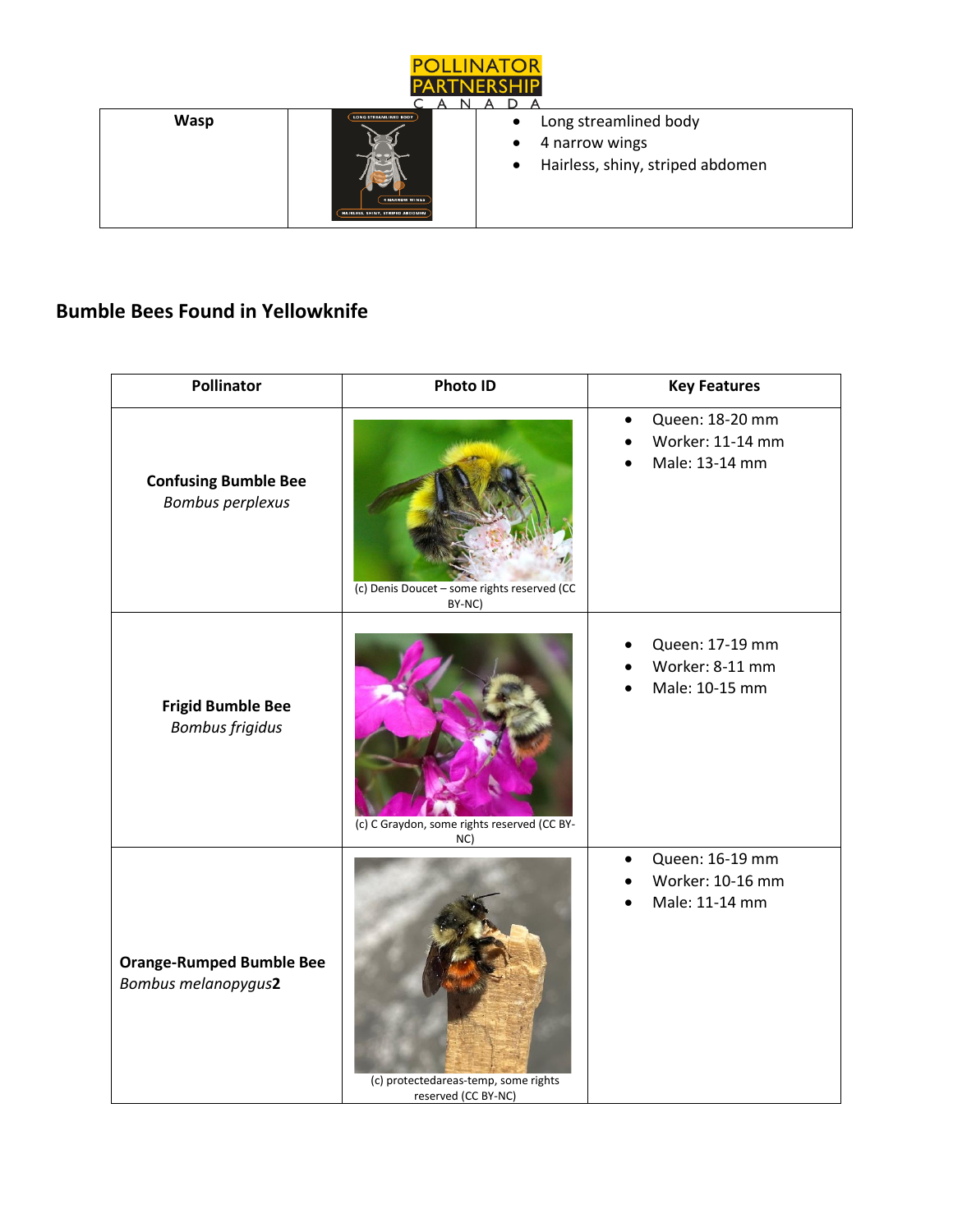

| <b>Brown Tailed Bumble Bee</b><br><b>Bombus mixtus3</b>     |                                                                                                                     | Queen: 15-17 mm<br>Worker: 10-14 mm<br>Male: 11-14 mm              |
|-------------------------------------------------------------|---------------------------------------------------------------------------------------------------------------------|--------------------------------------------------------------------|
| <b>Two Ranked Bumble Bee</b><br><b>Bombus bifarius</b>      | (c) Kris Ethington - some rights reserved (CC<br>BY-NC)<br>(c) christian_nunes - some rights reserved (CC<br>BY-NC) | Queen: 15-19 mm<br>Worker: 8-14 mm<br>Male: 8-13 mm                |
| <b>Northern Bumble Bee</b><br><b>Bombus polaris3</b>        | (c) ColinDJones - some rights reserved (CC BY-<br>NC)                                                               | Queen: 18-22 mm<br>Worker: 10-16 mm<br>Male: 14-16 mm              |
| <b>Yellow-Faced Bumble Bee</b><br><b>Bombus flavifrons3</b> | (c) Don Sutherland - some rights reserved (CC<br>BY-NC)                                                             | Queen: 16-18 mm<br>$\bullet$<br>Worker: 10-13 mm<br>Male: 10-14 mm |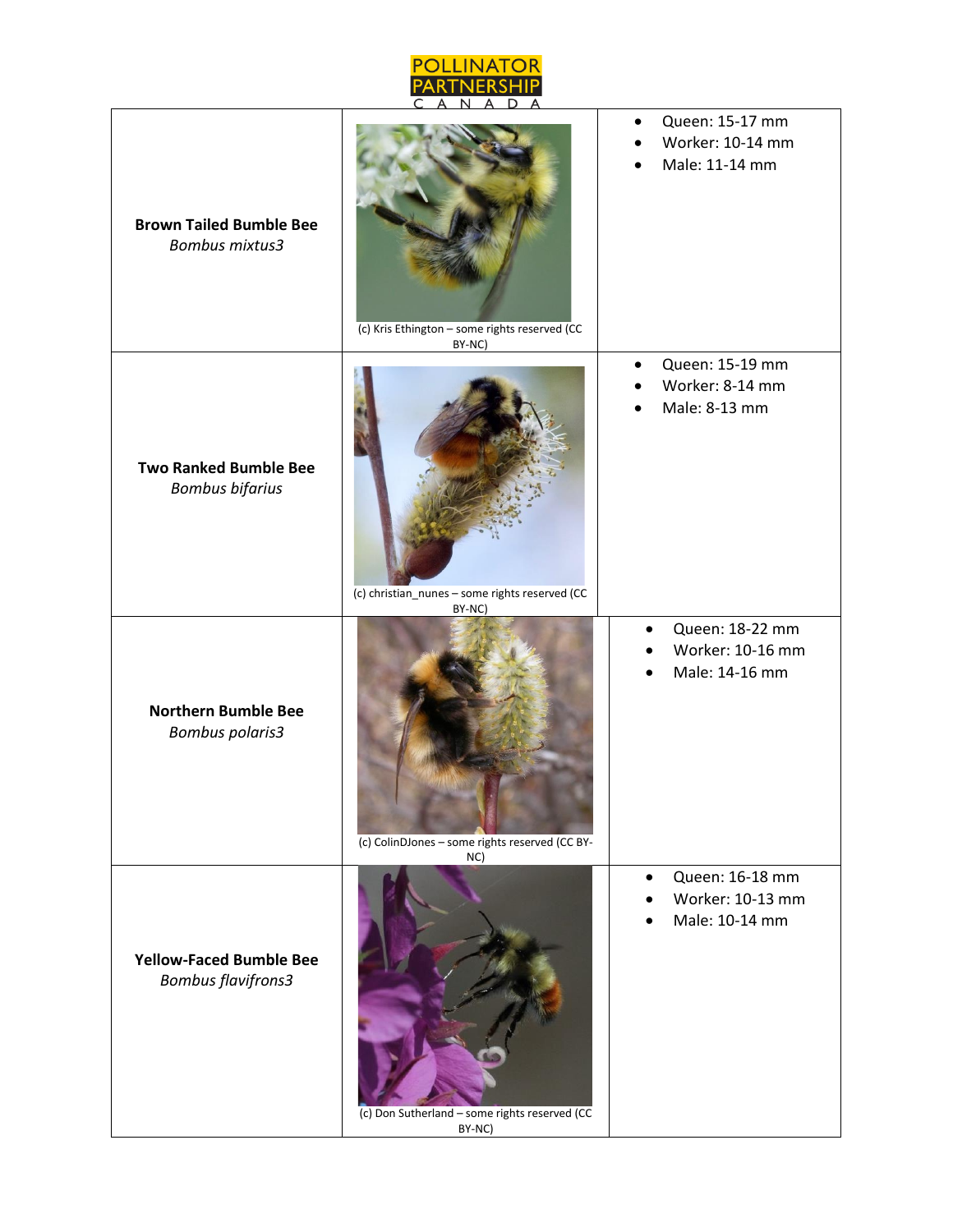|                                                           | <u>I INAT</u>                                          |                                                                    |
|-----------------------------------------------------------|--------------------------------------------------------|--------------------------------------------------------------------|
| <b>White-Tailed Bumble Bee</b><br><b>Bombus cryptarum</b> | (c) sydcannings - some rights reserved (CC BY-<br>NC)  | Queen: 19-21 mm<br>$\bullet$<br>Worker: 13-17 mm<br>Male: 14-17 mm |
| <b>Heath Bumble Bee</b><br><b>Bombus</b> jonellus         | (c) sydcannings - some rights reserved (CC BY-<br>NC)  | Queen: 16 mm<br>$\bullet$<br>Worker: 10-11 mm<br>Male: 10-12 mm    |
| <b>Yellow-Banded Bumble Bee</b><br>Bombus terricola4      | (c) Denis Doucet - some rights reserved (CC BY-<br>NC) | Queen: 19-21 mm<br>Worker: 10-15 mm<br>Male: 13-15 mm              |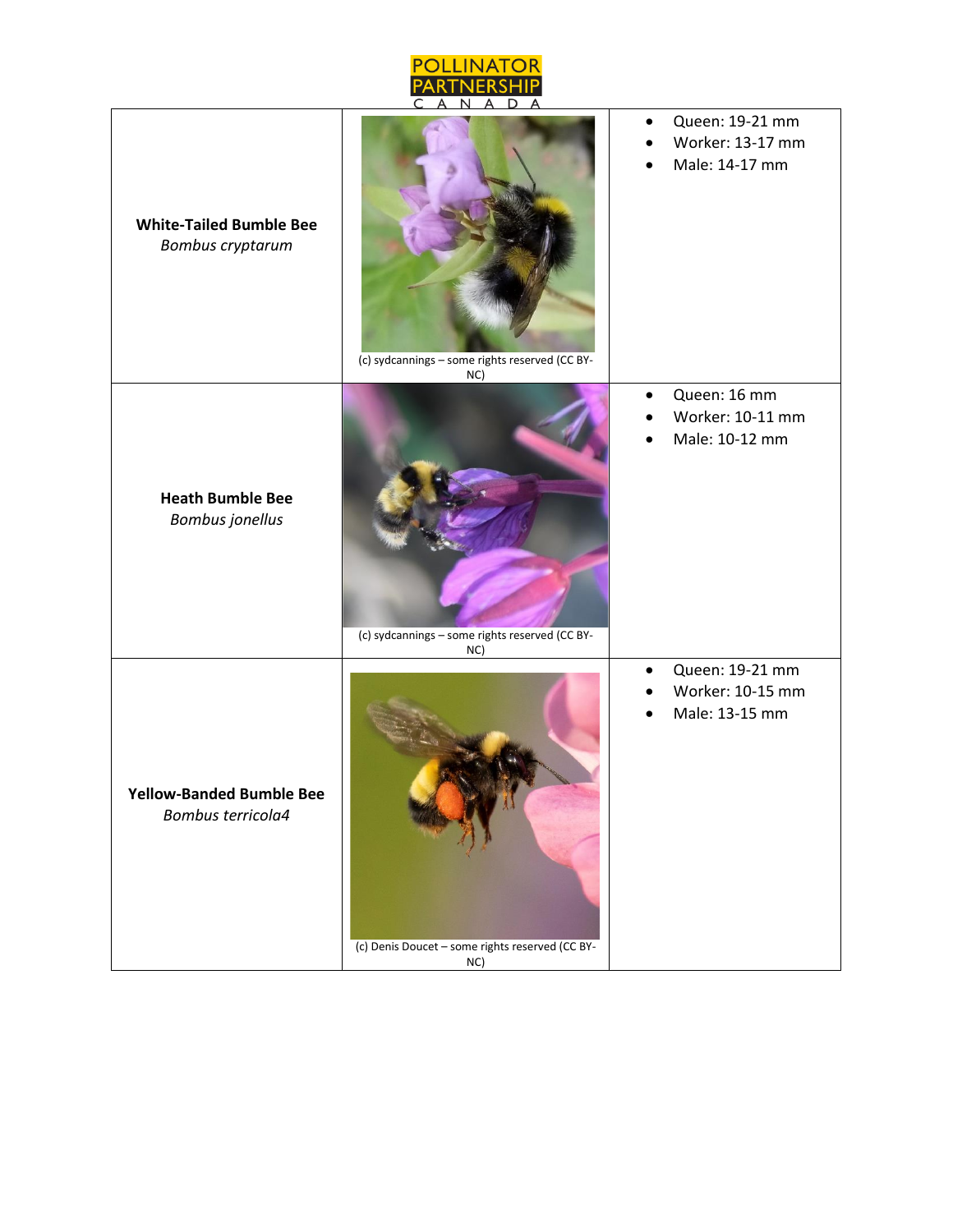

# **Other Bees Found in Yellowknife**

| Small narrow body<br>$\bullet$<br>4 wings<br>$\bullet$<br>Dark abdomen/thorax<br>$\bullet$<br>Pollen up entire leg<br>$\bullet$<br>Sweat Bee | Pollinator | Photo ID | <b>Key Features</b> |
|----------------------------------------------------------------------------------------------------------------------------------------------|------------|----------|---------------------|
| (c) johanna_s, some rights reserved (CC BY-NC)                                                                                               |            |          |                     |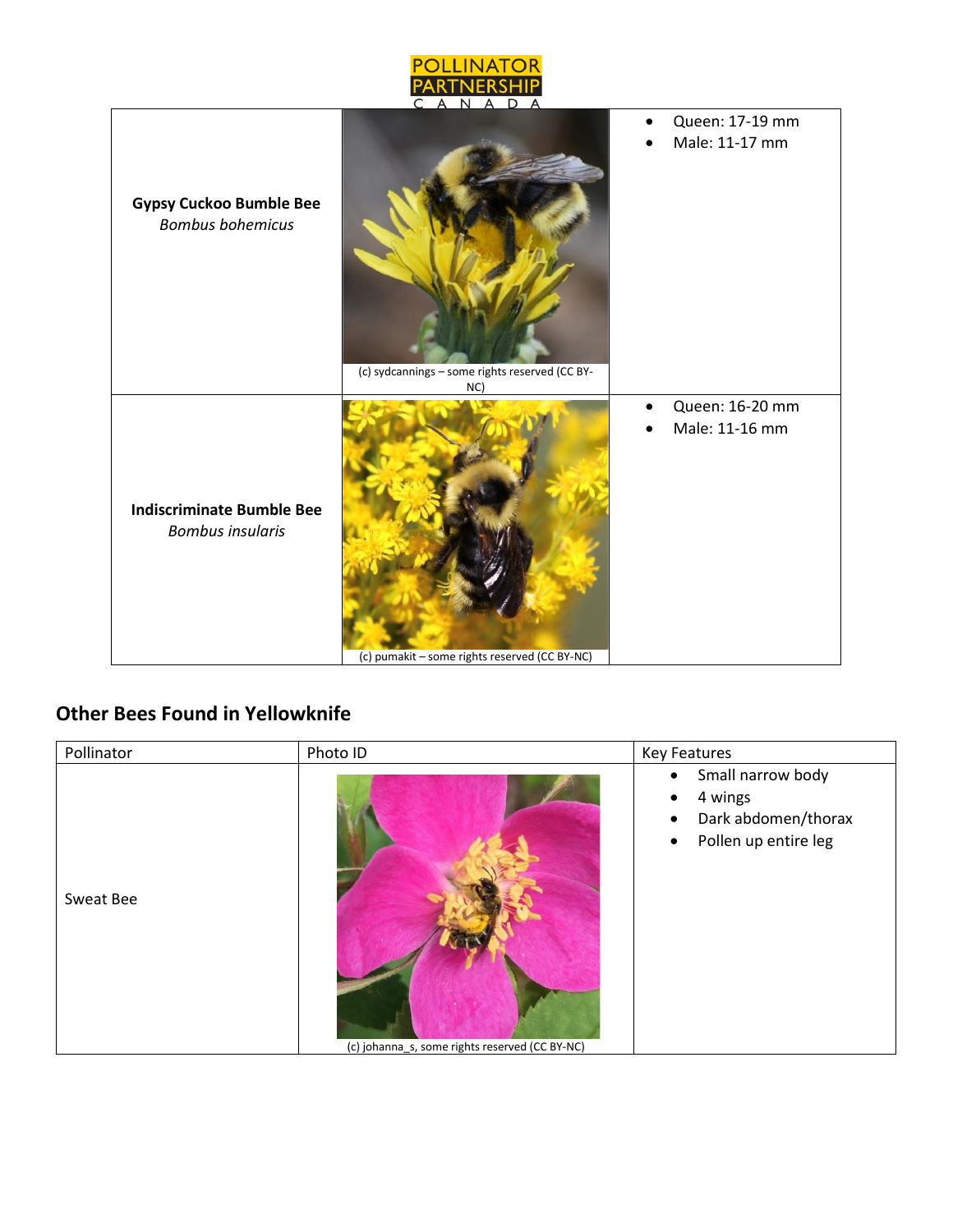

| Mining Bee        | (c) Claire Moxon-Waltz - some rights reserved (CC BY) | Small narrow body<br>$\bullet$<br>4 wings<br>Dark abdomen/thorax<br>$\bullet$<br>Pollen up entire leg<br>Tear drop shaped<br>abdomen<br>Males have long hair on<br>face that look like<br>eyebrows |
|-------------------|-------------------------------------------------------|----------------------------------------------------------------------------------------------------------------------------------------------------------------------------------------------------|
| Leafcutter Bee    | (c) Denis Doucet - some rights reserved (CC BY-NC)    | Small round body<br>$\bullet$<br>4 wings<br>$\bullet$<br>Dark abdomen/thorax<br>Pollen under belly<br>Large jaws                                                                                   |
| <b>Masked Bee</b> | (c) C Graydon, some rights reserved (CC BY-NC)        | Slender all black bee<br>$\bullet$<br>Males have white pattern<br>or "mask" on face<br>Relatively hairless                                                                                         |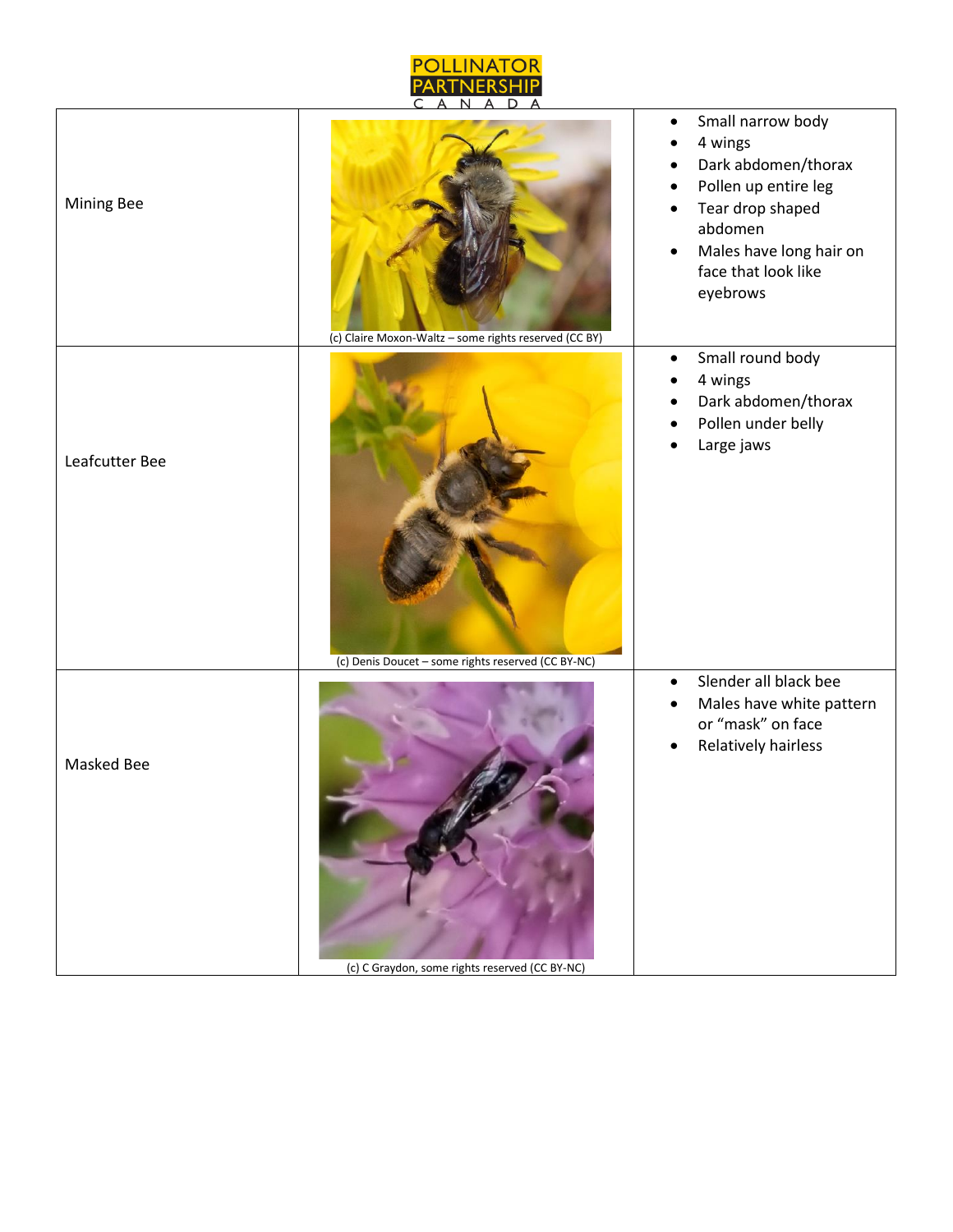



# **Other Pollinators Found in Yellowknife**

| Pollinator         | Photo ID                                      | <b>Key Features</b>                                                                                                        |
|--------------------|-----------------------------------------------|----------------------------------------------------------------------------------------------------------------------------|
| <b>Butterflies</b> | no rights reserved (CCO)                      | 4 large wings<br>$\bullet$<br>Colourful patterns and<br>shapes<br>Antenna have a bulb at the<br>end                        |
| Moths              | (c) Dick - some rights reserved (CC BY-NC-SA) | can be colourful or cryptic<br>$\bullet$<br>can look similar to<br>butterflies but have<br>feathered or hooked<br>antennae |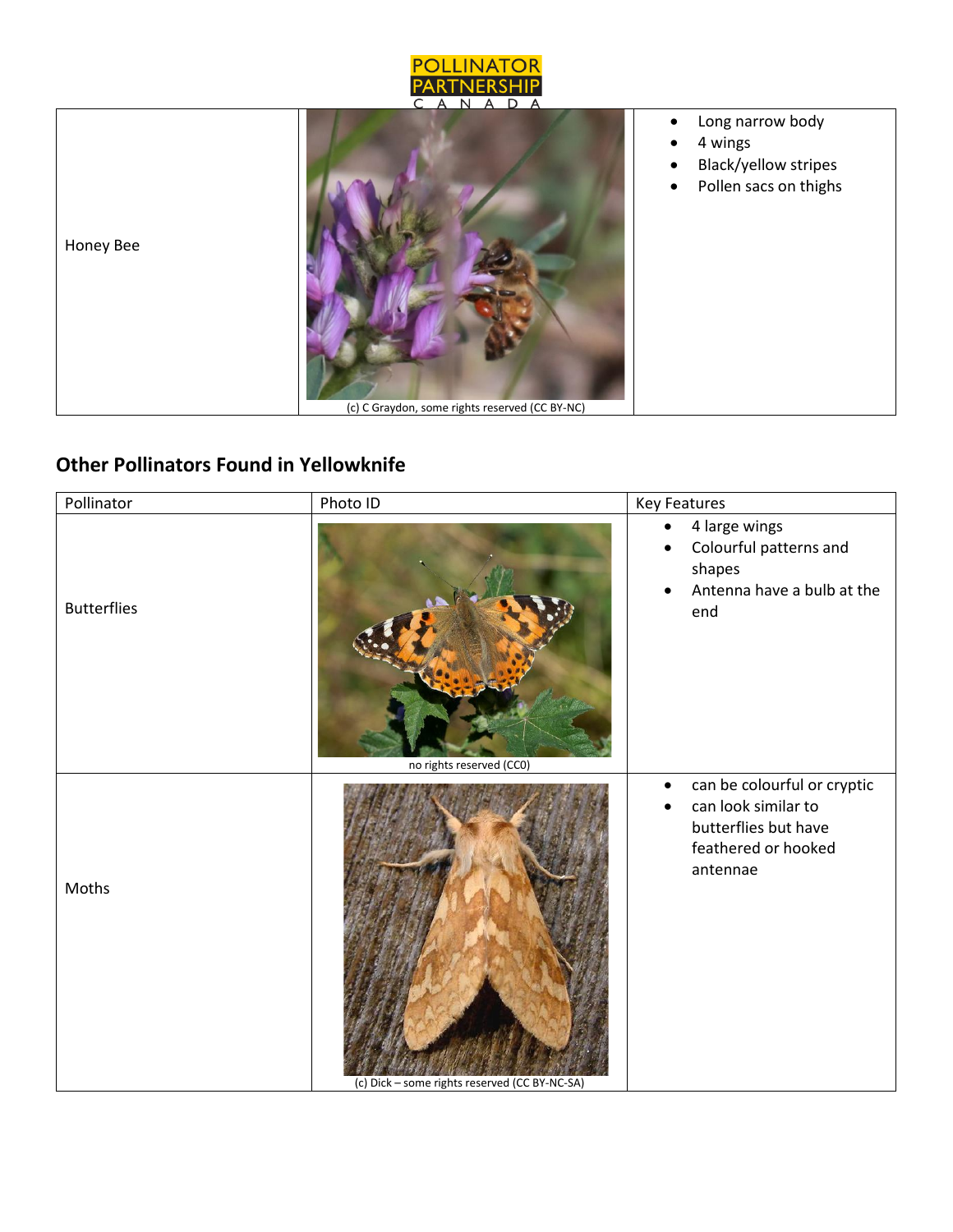

| Hover Fly | (c) wyldewastelander - some rights reserved (CC BY-NC) | Short antennae<br>$\bullet$<br><b>Bulging eyes</b><br>2 wings<br>Hairless, striped<br>abdomen/thorax                                          |
|-----------|--------------------------------------------------------|-----------------------------------------------------------------------------------------------------------------------------------------------|
| Bee Fly   | (c) Brett Hillman - some rights reserved (CC BY-NC)    | Short antennae<br>$\bullet$<br><b>Bulging eyes</b><br>$\bullet$<br>2 wings<br>Hairy and similar to a<br>bumble bee, striped<br>abdomen/thorax |
| Beetle    | (c) Stuart Tingley - some rights reserved (CC BY-NC)   | Wings tucked into harder<br>$\bullet$<br>outer shell                                                                                          |